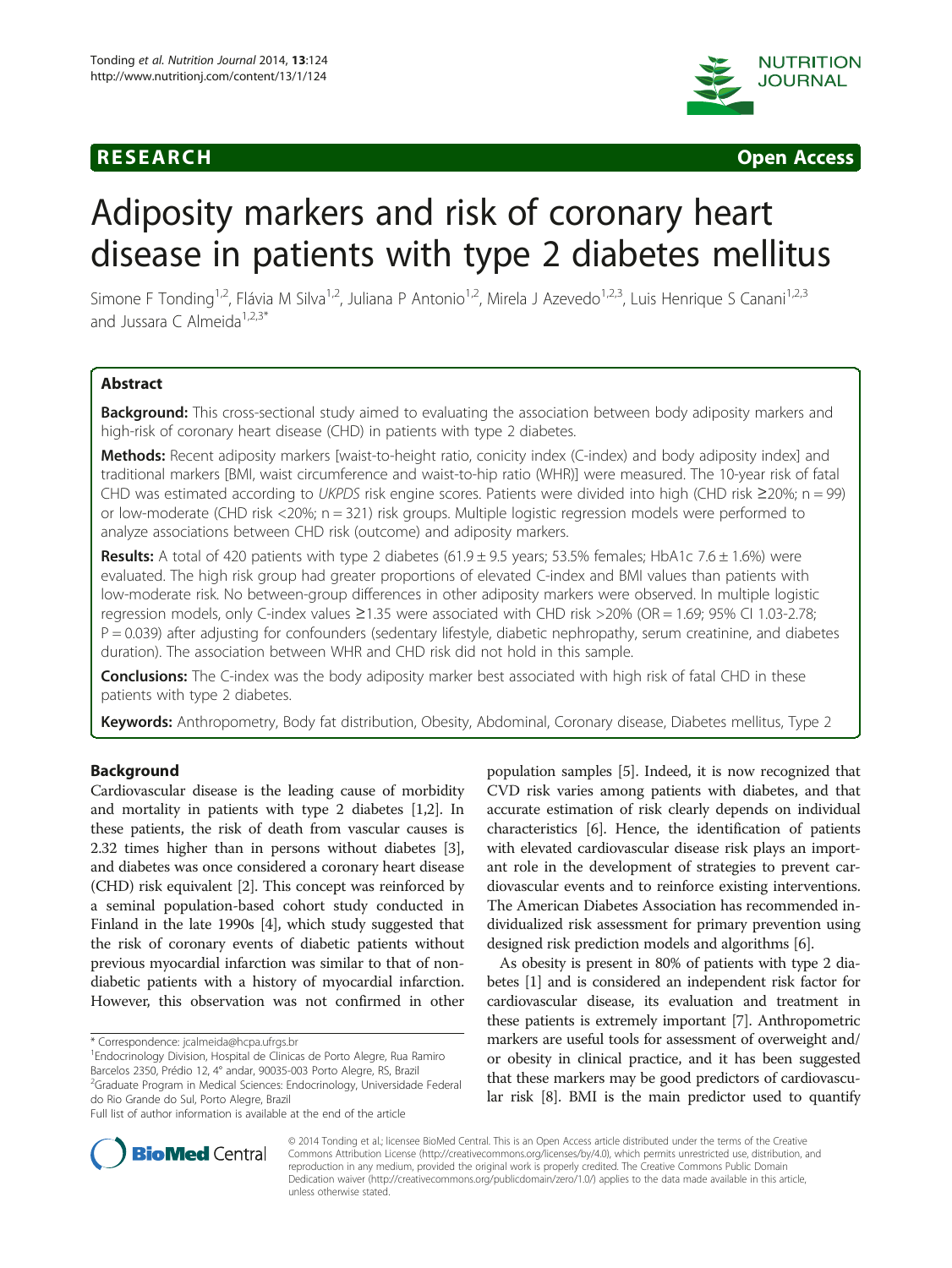body mass related to height, whereas waist circumference (WC), waist-hip ratio (WHR), waist-height ratio (WHtR), and the conicity index (C-index) are markers of central body fat accumulation, and the body adiposity index (BAI) is a predictor of whole body adiposity [[9\]](#page-5-0).

The WHR and WHtR are good predictors of cardiovascular risk in patients with type 2 diabetes [\[10,11](#page-5-0)] and are considered traditional anthropometric markers, as are the BMI and WC. The role of these measurements in CHD risk assessment has been recently debated [\[12\]](#page-5-0), and WHtR seems to be a more accurate risk marker than BMI and WC [[13,14\]](#page-5-0) in the general population and in a sample of Chinese patients with diabetes [[11](#page-5-0)]. Some novel body adiposity markers (C-index and BAI) have also been proposed, but evidence on their association with cardiovascular risk in patients with diabetes is scarce. This study sought to evaluate the potential association between body adiposity markers and high-risk of CHD as determined by the United Kingdom Prospective Diabetes Study (UKPDS) score in outpatients with type 2 diabetes.

# Methods

#### Study population

This cross-sectional study was conducted in patients with type 2 diabetes from the Group of Nutrition in Endocrinology cohort. The study sample comprised 420 patients with type 2 diabetes (53.5% women, mean age  $61.9 \pm$ 9.5 years). All patients underwent clinical, anthropometric, and laboratory assessment. The diagnosis of diabetes was established if the fasting plasma glucose was  $\geq 126$  mg/dl or the 2-h plasma glucose value after a 75-g oral glucose tolerance test was ≥200 mg/dl. In the absence of unequivocal hyperglycemia, these results were always confirmed. Type 2 diabetes was defined as onset of hyperglycemia after the age of 30 years, with no history of ketoacidosis or documented ketonuria, and no insulin treatment in the first 5 years after diagnosis of diabetes [\[1](#page-5-0)]. Patients seen consecutively by the nutrition team at the Endocrinology Division of Hospital de Clinicas de Porto Alegre, Brazil, recruited from 2001 to 2010, were selected on the basis of the following criteria: age <80 years; serum creatinine <2.0 mg/dl; normal liver and thyroid function tests; absence of urinary tract infection or other renal disease; and absence of severe autonomic neuropathy (presence of symptomatic postural hypotension, gastroparesis or diabetic diarrhea). The study was conducted in accordance with Declaration of Helsinki guidelines, and all procedures involving patients were approved by the Hospital de Clinicas de Porto Alegre Research Ethics Committee. Written informed consent was obtained from all patients.

#### Clinical and anthropometric evaluation

Sitting blood pressure was measured twice, after a 10 minute rest, using a digital sphygmomanometer (Omron HEM-705CP Kunotsubo, Terado-cho, Muko, Kyoto, 617–0002, Japan). Hypertension was defined as blood pressure ≥140/90 mmHg on two separate occasions or use of antihypertensive drugs [[2\]](#page-5-0). According to a random spot urine sample or 24-h timed urine collection, patients were defined as normoalbuminuric (urinary albumin excretion [UAE]  $\langle 17 \text{ mg/l} \text{ or } \langle 20 \text{ mcg/min} \rangle$ , microalbuminuric (UAE 17–174 mg/l or 20–199 mcg/min), or macroalbuminuric (UAE >175 mg/l or >199 mcg/min). The diagnosis of micro- and macroalbuminuria was always confirmed in two out of three urine samples [[15](#page-5-0)]. A dilated fundus examination was performed and diabetic retinopathy was graded when present [\[16\]](#page-5-0). Physical activity was graded in levels according to activities during a typical day, based on a standardized questionnaire [[17](#page-5-0)] adapted to local habits (namely, skiing was removed from the physical activity options). Four levels were defined, ranging from physically inactive to high physical activity. Patients were considered physically inactive when their activities during a typical day were best represented by the sentence "I read, watch television and do housework with little physical effort". Alcohol intake was considered positive in patients who mentioned current intake of any alcoholic beverage in a short standardized questionnaire. Patients were classified as current smokers or nonsmokers. Ethnicity was self-reported as white (Latino) or non-white.

Body weight and height (measured with patients barefoot and wearing light clothing) were obtained using an anthropometric scale (Filizola, Filizola Balanças Industriais S.A., São Paulo, Brazil), with measurements recorded to the nearest 50 g for weight and to the nearest 0.1 cm for height. WC was measured at the midpoint between the lowest rib and the iliac crest, and hip circumference, at the most prominent point of the gluteus maximus [\[18\]](#page-5-0). Both measurements were obtained using flexible, non-stretch fiberglass tape. Based on anthropometric and laboratory data, the body adiposity markers of interest were estimated using the formulas described below:

- 1. Body Mass Index (BMI) [\[19](#page-5-0)]: body weight (kg)/ height (meters) squared
- 2. Waist-to-hip ratio (WHR) [[19](#page-5-0)]: waist circumference (cm)/ hip circumference (cm)
- 3. Waist-to-height ratio (WHtR) [\[20\]](#page-5-0): waist circumference (cm)/ height (cm)
- 4. Conicity index  $(C$ -index) [\[21\]](#page-5-0):  $\frac{waist\,circ cumference (cm)}{f}$  $0.109\sqrt{\frac{body\ weight(kg)}{height(m)}}$
- 5. **Body Adiposity Index (BAI)** [\[9\]](#page-5-0):  $\frac{hip\ circumference (cm)}{height (m) \sqrt{height (m)}} -18$

No specific model for prediction of cardiovascular risk in Latin American populations exists. Therefore, the risk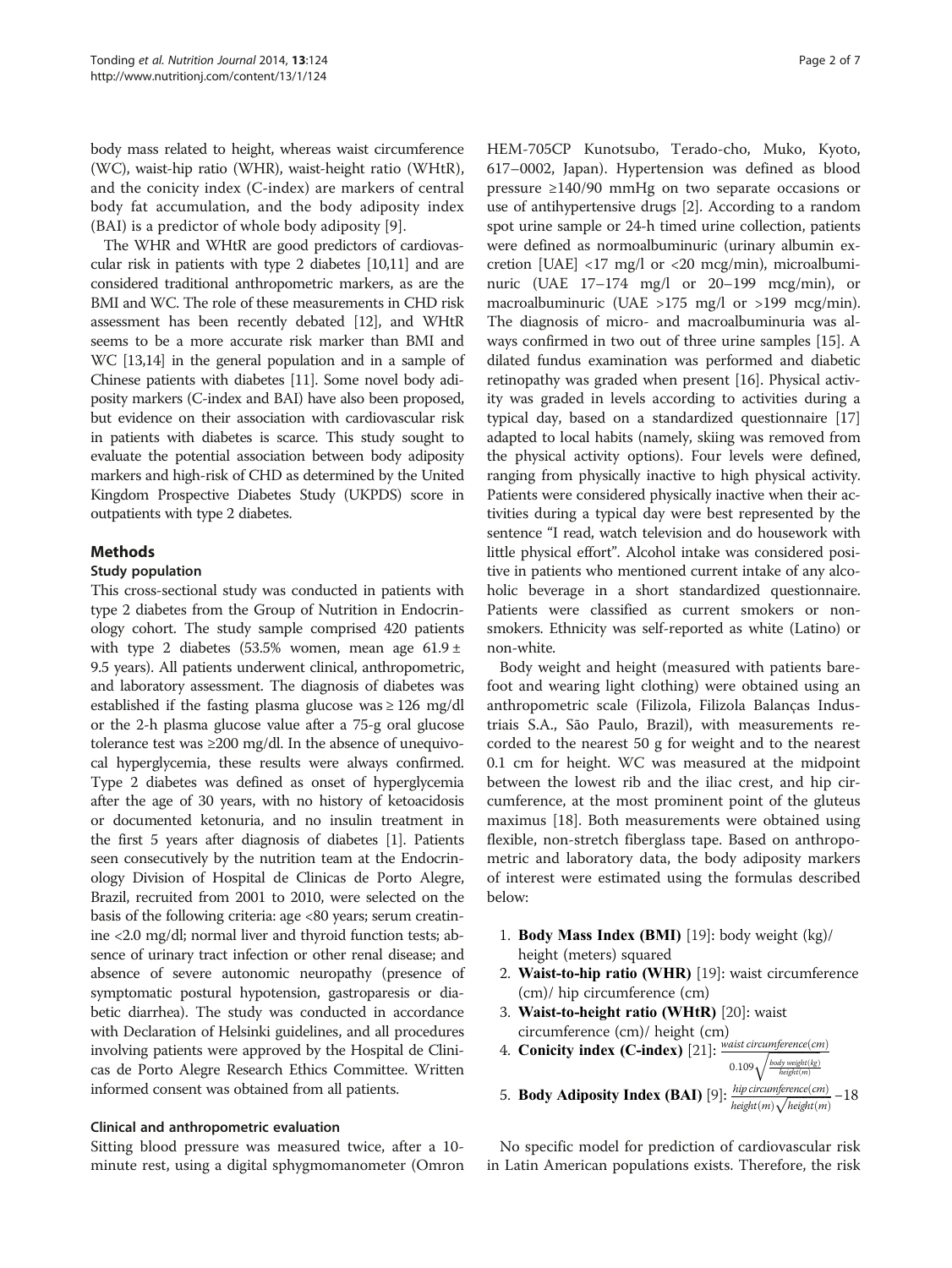of a CHD event was estimated using the UKPDS risk engine score [\[22](#page-5-0)]. This score has been validated specifically for patients with diabetes [\[23](#page-5-0)] and provides an estimate of risk for a new CHD event and stroke (fatal and nonfatal) at 5 and 10 years [[22\]](#page-5-0).

The data used to calculate the UKPDS risk score (available at [http://www.dtu.ox.ac.uk/riskengine/download.php\)](http://www.dtu.ox.ac.uk/riskengine/download.php) were: glycosylated hemoglobin (HbA1c), systolic blood pressure, serum total cholesterol and high-density lipoprotein (HDL) cholesterol, atrial fibrillation, gender, age, ethnicity, smoking, and diabetes duration. Fatal CHD risk was estimated for 10 years [\[22\]](#page-5-0). Subjects with risk scores higher than 20% were classified as high-risk, whereas those with a risk score lower than 20% were classified into the lowmoderate risk group.

#### Laboratory measurements

Blood samples were obtained after a 12-h fast. Plasma glucose was determined by a glucose oxidase method [\[24](#page-5-0)], hemoglobin  $A_{1c}$  (reference range, 4.7 to 6.0%) by HPLC (Tosoh 2.2 Plus HbA<sub>1c</sub>; Tosoh Corporation, Tokyo, Japan) [[25\]](#page-5-0), total cholesterol [\[26\]](#page-6-0) and triglycerides [\[27](#page-6-0)] by enzymatic colorimetric methods (Merck Diagnostica, Darmstadt, Germany; Boehringer Mannheim, Buenos Aires, Argentina), and high-density lipoprotein cholesterol (HDL) by the homogeneous direct method (enzymatic colorimetric reaction, ad described by Fletcher and modified by Farish) [\[28](#page-6-0)]. Low-density lipoprotein cholesterol (LDL) was calculated using Friedewald's formula [[29](#page-6-0)] only for patients with values <40 0 mg/dl. UAE was measured by immunoturbidimetry (MicroAlb Sera-Pak® Immunomicroalbuminuria; Bayer, Tarrytown, NY, USA) on a Cobas Mira Plus® analyzer (Roche, Indianapolis, IN, USA) [[30](#page-6-0)]. Creatinine values were quantitated by Jaffe's reaction [[31](#page-6-0)].

# Statistical analyses

Considering that this study aimed to evaluate the association between body adiposity markers and high risk of CHD, patients were divided into high-risk (CHD risk  $\geq$ 20%; n = 99) or low-moderate risk (CHD risk  $\lt$ 20%; n = 321) groups, and their demographic, clinical, and laboratory parameters were compared by Student's t-test, the Mann–Whitney  $U$  test, and the chi-square test as appropriate. All analyses were carried out in the PASW Statistics 18.0 software suite (SPSS Inc., Chicago, IL). Data are described as mean  $\pm$  SD, median (interquartile range), or n (%). The type I error rate was set at  $P < 0.05$ (two-tailed).

The adiposity markers were converted to categorical variables (normal vs. abnormal values) in accordance with established cutoff values available in the literature (BMI  $\geq$ 30 kg/m<sup>2</sup> [[19](#page-5-0)], WC  $>$ 80 cm for females or  $>$ 94 cm for males [[32\]](#page-6-0), WHR  $>0.85$  for females or  $>0.90$  for males [\[16\]](#page-5-0), and WHtR >0.5 [[33](#page-6-0)]). Regarding the BAI and

C-index, mean values – for the C-index,  $> 1.35$ ; for the BAI, >35 for females or >25 for males – were adopted due to absence of established cutoff values. The receiver operating characteristic (ROC) curve performance of these adiposity markers to identify 10-year CHD risk in type 2 diabetes has been demonstrated elsewhere, and the C-index and BAI cutoff values were identified by sensitivity and specificity equilibrium [\[34\]](#page-6-0). The association between adiposity markers (dichotomous variable) and presence of high CHD risk (dependent variable) was evaluated by multiple logistic regression analyses, adjusted for potential confounders selected according to clinical relevance or significance on univariate analyses.

# Results

The study sample comprised 420 patients with type 2 diabetes, of whom 23.6% were classified as being at high risk (UKPDS risk score >20%) for fatal CHD events; mean UKPDS score was 37.0 ± 11.4% (95% CI 34.7 – 39.3%). The demographic, clinical, lifestyle, and laboratory characteristics of patients according to CHD risk are shown in Table [1](#page-3-0). Patients in the high-risk group had a higher proportion of micro- and macroalbuminuria, were more physically inactive, and had higher fasting plasma glucose, LDL-cholesterol, triglycerides, and serum creatinine levels than did patients in the lowmoderate risk group (all  $P$  values < 0.05). The parameters that represent the components of the UKPDS risk score were, as expected, significantly different between the two groups, except for HDL-cholesterol values in women  $(P = 0.246)$ . Evaluation of diabetic retinopathy was available for 307 subjects. In this subgroup, patients with a high CHD risk had a higher proportion of diabetic retinopathy (53.3%) than patients with low-moderate risk  $(38.4\%; P = 0.031).$ 

We conducted analyses considering adiposity marker values as categorical variables. The proportion of patients with type 2 diabetes by CHD risk group with abnormal values of each adiposity marker is shown in Table [2](#page-4-0). The majority of patients had abnormally high WC (86.0%), WHR (94.8%), or WHtR (96.9%), though we did not observe any difference between the high and low-moderate CHD risk groups. Conversely, greater proportions of patients (both male and female) in the high-risk group had elevated C-index and BMI values than in the low-risk group. Half of all patients had elevated BAI values (49.5%), with no significant betweengroup difference.

Multiple logistic regression models were constructed and used to evaluate possible associations between adiposity markers and high 10-year CHD risk scores (Table [3](#page-4-0)). Only the C-index was associated with high CHD risk: C-index values  $\geq 1.35$  increased the odds of high CHD risk significantly (OR 1.69; 95% CI 1.03 – 2.78;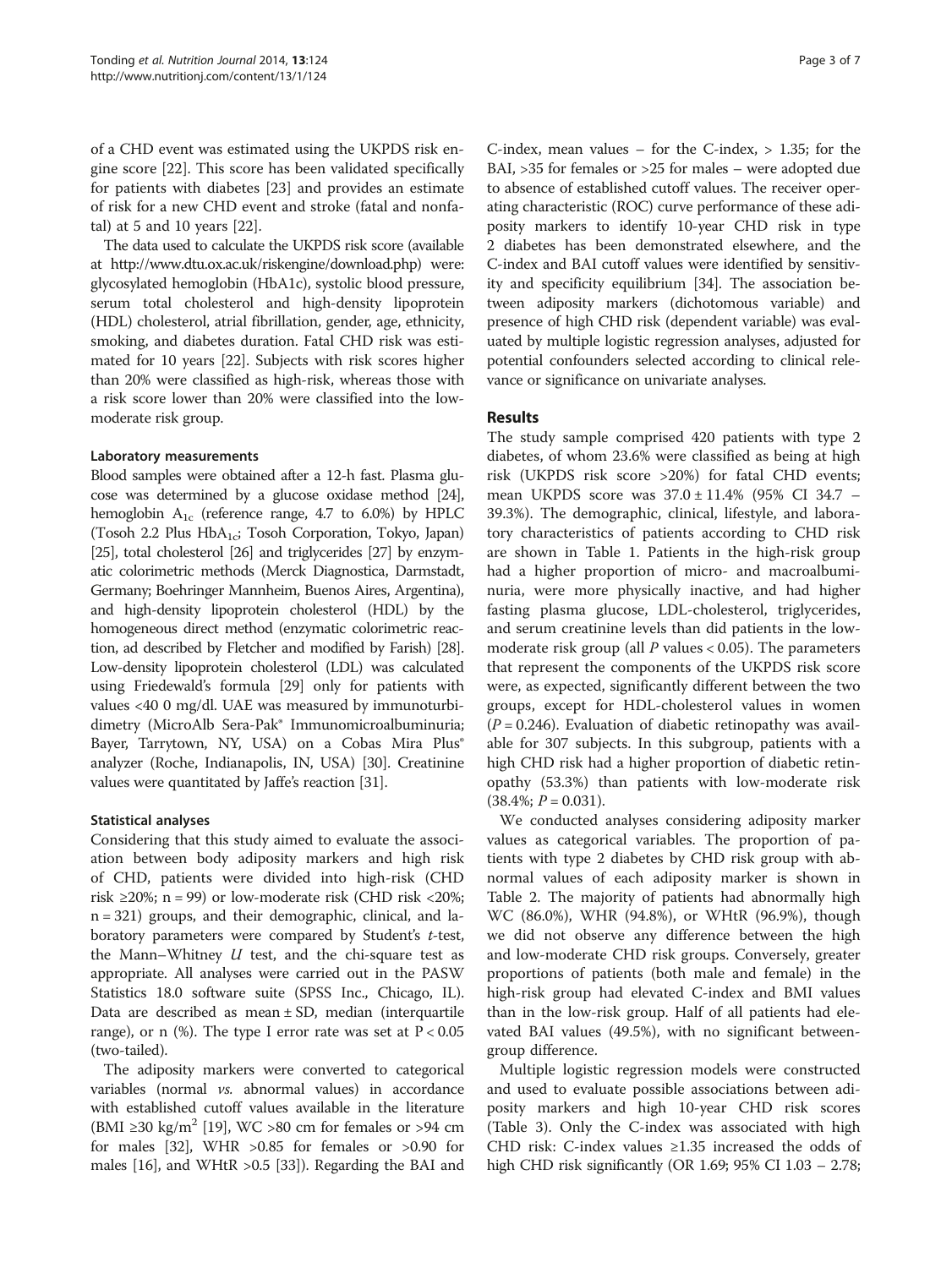|                                    | All patients        | High risk (≥20%)    | Low-moderate risk (<20%) | P-value              |
|------------------------------------|---------------------|---------------------|--------------------------|----------------------|
| N                                  | 420                 | 99                  | 321                      |                      |
| Female                             | 226 (53.5%)         | 31 (31.3%)          | 195 (60.7%)              |                      |
| Age (years)                        | $61.9 \pm 9.5$      | $68.1 \pm 6.4$      | $58.7 \pm 9.2$           |                      |
| Diabetes duration (years)          | 10.0 (6.0-17.0)     | 15.0 (9.0-22.0)     | 10.0 (5.0-15.0)          |                      |
| White (Latino) ethnicity           | 348 (82.9%)         | 94 (94.9%)          | 254 (79.1%)              |                      |
| Education (years)                  | $7.2 \pm 3.6$       | $7.0 \pm 3.5$       | $7.3 \pm 3.6$            | $0.554$ <sup>a</sup> |
| Smoking                            |                     |                     |                          |                      |
| Current smokers                    | 48 (11.4%)          | 13 (13.1%)          | 35 (10.9%)               |                      |
| Former smokers                     | 175 (41.7%)         | 52 (52.5%)          | 123 (38.3%)              |                      |
| Nonsmokers                         | 197 (46.9%)         | 34 (34.3%)          | 163 (50.8%)              |                      |
| Current alcohol intake             | 132 (31.4%)         | 33 (33.3%)          | 99 (30.8%)               | 0.186 <sup>b</sup>   |
| Sedentary lifestyle                | 246 (58.7%)         | 63 (63.6%)          | 183 (57.2%)              | $<,0.001^{b}$        |
| Micro- and macroalbuminuria        | 129 (31.0%)         | 41 (41.8%)          | 87 (27.4%)               | 0.007 <sup>b</sup>   |
| Current use of hypolipidemic drugs | 151 (36.0%)         | 36 (36.4%)          | 115 (35.8%)              | 0.922 <sup>b</sup>   |
| Diabetes treatment                 |                     |                     |                          |                      |
| Diet                               | 24 (5.7%)           | $3(3.0\%)$          | 21 (6.5%)                |                      |
| Oral antidiabetics                 | 245 (58.3%)         | 50 (50.5%)          | 195 (60.8%)              | 0.082 <sup>b</sup>   |
| Oral antidiabetics and/or insulin  | 151 (36.0%)         | 46 (46.5%)          | 105 (32.7%)              |                      |
| Hypertension                       | 360 (85.7%)         | 85 (85.9%)          | 257 (81.0%)              | $0.195^{b}$          |
| Systolic blood pressure (mmHg)     | $139 \pm 21$        | $143 \pm 24$        | $137 \pm 20$             |                      |
| Diastolic blood pressure (mmHg)    | $80 \pm 12$         | $79 + 14$           | $80 \pm 12$              | 0.407 <sup>a</sup>   |
| BMI ( $kg/m2$ )                    | $28.8 \pm 4.3$      | $28.2 \pm 4.5$      | $28.9 \pm 4.3$           | 0.163 <sup>a</sup>   |
| Fasting plasma glucose (mg/dl)     | $149.8 \pm 55.6$    | $166.3 \pm 64.8$    | $144.7 \pm 51.4$         | 0.003 <sup>a</sup>   |
| Glycosylated hemoglobin (%)        | $7.6 \pm 1.6$       | $8.3 \pm 2.0$       | $7.3 \pm 1.4$            |                      |
| Total cholesterol (mg/dl)          | $201.2 \pm 41.6$    | $212.5 \pm 42.5$    | $197.7 \pm 40.7$         |                      |
| HDL cholesterol (mg/dl)            |                     |                     |                          |                      |
| Female $(n = 226)$                 | $51.9 \pm 12.8$     | $49.4 \pm 11.5$     | $52.3 \pm 13.0$          |                      |
| Male ( $n = 194$ )                 | $46.2 \pm 11.3$     | $43.5 \pm 10.0$     | $47.7 \pm 11.8$          |                      |
| LDL cholesterol (mg/dl)            | $121.0 \pm 35.5$    | $130.6 \pm 39.3$    | $116.9 \pm 34.4$         | 0.002 <sup>a</sup>   |
| Triglycerides (mg/dl)              | 135.5 (100.0-201.0) | 159.0 (117.0-236.0) | 132.0 (94.5-186.0)       | < 0.001 <sup>c</sup> |
| Serum creatinine (mg/dl)           | $0.87 \pm 0.23$     | $0.94 \pm 0.26$     | $0.84 \pm 0.22$          | $< 0.001^a$          |

# <span id="page-3-0"></span>Table 1 Demographic, clinical, and laboratory profile of patients with type 2 diabetes, stratified by CHD risk

Data expressed as means ± SD, median (interquartile range), or n (%). CHD, Coronary heart disease. Current alcohol intake available for 308 patients. <sup>a</sup>Student t test, <sup>b</sup>Chi-square test, <sup>c</sup>Mann–Whitney U test.

 $P = 0.039$ ) after adjusting for confounders (sedentary lifestyle, diabetic nephropathy, serum creatinine, and diabetes duration). When retinopathy was included as a confounding variable in a sub-sample of patients  $(n = 307)$ , the C-index association with the presence of high CHD risk followed a similar pattern (OR 1.91; 95% CI 1.08 – 3.35;  $P = 0.025$ ).

# **Discussion**

In this study, a novel marker of adiposity, the C-index, was associated with the 10-year risk of fatal CHD events in patients with type 2 diabetes. C-index values above 1.35 increased the odds of high CHD risk by 69%, after

adjusting for sedentary lifestyle, diabetic nephropathy, serum creatinine, and diabetes duration (years).

A positive association between the C-index and cardiovascular risk factors has already been demonstrated by other authors [\[35,36\]](#page-6-0), although none of these studies were conducted in patients with diabetes, precluding comparison with our results. Patients with type 2 diabetes exhibit increased visceral and intermuscular adiposity - which is related to the presence of insulin resistance - as compared with the general population [\[37\]](#page-6-0) and this aspect may be explain partially the "Obesity Paradox" observed in our results. Although it does not distinguish between visceral and subcutaneous abdominal fat, the C-index is a comprehensive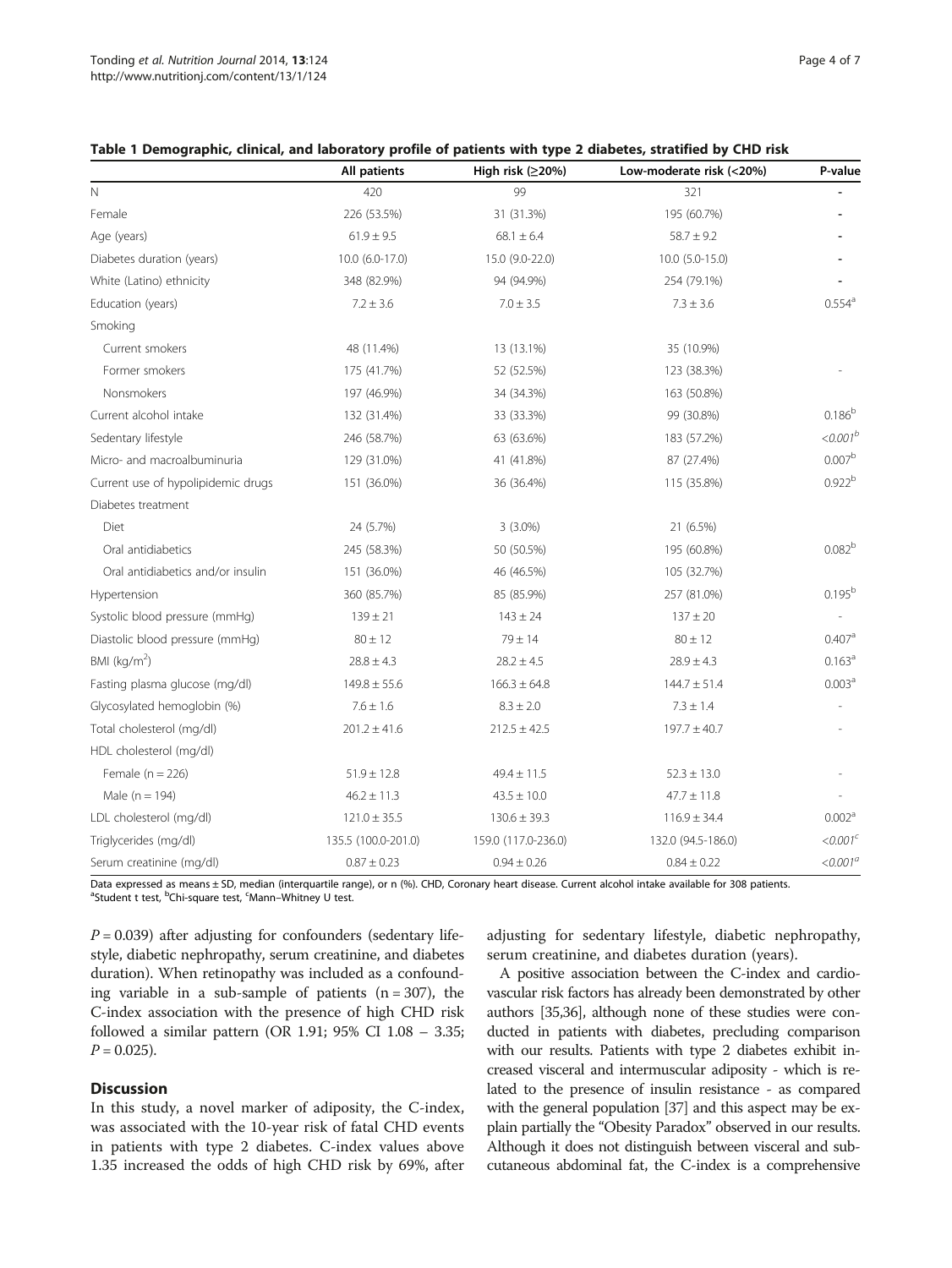|                                                            | All patients | High risk $(≥20%)$ | Low-moderate risk (<20%) | $P^a$ |
|------------------------------------------------------------|--------------|--------------------|--------------------------|-------|
| n                                                          | 420          | 99                 | 321                      |       |
| Body mass index classification (WHO criteria) <sup>b</sup> | 162 (38.6%)  | 30 (30.3%)         | 132 (41.1%)              | 0.030 |
| Obesity ( $\geq$ 30.0 kg/m <sup>2</sup> )                  |              |                    |                          |       |
| Waist circumference (IDF criteria) <sup>c</sup> :          | 361 (86.0%)  | 83 (83.8%)         | 278 (86.6%)              | 0.294 |
| >80 cm for females and >94 cm for males                    |              |                    |                          |       |
| Waist-to-hip ratio (WHO criteria) <sup>b</sup> :           | 398 (94.8%)  | 97 (98.0%)         | 301 (93.8%)              | 0.080 |
| $>0.85$ for females and $>0.90$ for males                  |              |                    |                          |       |
| Waist-to-height ratio <sup>d</sup> : >0.5                  | 407 (96.9%)  | 96 (97.0%)         | 311 (96.9%)              | 0.630 |
| Conicity index (mean): >1.35                               | 211 (50.2%)  | 60 (60.6%)         | 151 (47.0%)              | 0.012 |
| Body adiposity index (mean):                               | 208 (49.5%)  | 47 (47.5%)         | 161 (50.2%)              | 0.363 |
| >35 for females and >25 for males                          |              |                    |                          |       |

<span id="page-4-0"></span>Table 2 Adiposity marker classification in patients with type 2 diabetes, stratified by CHD risk

CHD, coronary heart disease. The 10-year risk of fatal CHD was estimated according to UKPDS risk engine scores. Data are expressed as number of patients with the analyzed characteristic (%). <sup>a</sup>Chi-square; abnormal levels for each adiposity marker defined as values higher than the sample mean (conicity and body adiposity indexes) or using well-known cutoffs established in the literature: <sup>b</sup>WHO criteria (1998); <sup>c</sup>lnternational Diabetes Federation criteria for the European population (2005); <sup>d</sup>Browning et al. (2010), Nutr Res Rev.

marker of abdominal adiposity, because the WC is adjusted for weight and height, which allows direct comparisons of fat distribution between individuals and populations [\[21](#page-5-0)].

Traditionally, WC has been considered a risk factor for all-cause mortality in adults, including cardiovascular disease [\[38\]](#page-6-0), though this was questioned in a recent meta-analysis of 58 cohorts [\[12](#page-5-0)]. In the current study, WC alone did not show any significant association with cardiovascular risk. Possibly, WC measurement may be relevant when combined with others variables, especially height and weight, in the first step for identification of CHD risk (hard outcomes) in clinical practice (screening), but this hypothesis should be tested. In a systematic review and meta-analysis performed by Ashwell et al. [[13\]](#page-5-0), the WHtR is described as a better screening tool than WC to discriminate diabetes, hypertension, dyslipidemia, the metabolic syndrome, and cardiovascular outcomes in adults. However, in our sample, no association was observed between waist-to-height ratio and 10-year risk of fatal CHD events.

Possible limitations of our study concern adoption of the cardiovascular risk score as a surrogate endpoint

instead of CHD events or mortality and the absence of a validated cardiovascular score for Brazilians or Latin Americans with diabetes. Furthermore, the utility of the UKPDS score in patients with diabetes duration of more than 10 years is unclear, as the UKPDS cohort included only newly diagnosed patients [[22\]](#page-5-0). However, the impact of diabetes duration on the performance of the UKPDS risk engine was recently evaluated, and a similar discrimination of the model for patients with diabetes duration >10 years or <10 years was demonstrated [\[23](#page-5-0)]. Accordingly, when analysis of our study sample was restricted to patients with a diabetes duration of >10 years (48.8% of patients), we observed the same pattern of association between the C-index and high CHD risk (data not shown). Another potential limitation is the crosssectional design of our study, which precludes evaluation of the studied adiposity markers as actual risk factors for CHD. Moreover, the C-index cutoff value needs to be determined considering hard CHD endpoints. Still, our exclusion criteria may have influenced in the proportion of patients with higher cardiovascular risk and/or diabetic complications, in this way, the association between

|  | Table 3 Multiple logistic regression models: high 10-year CHD risk (≥20% by UKPDS score) as dependent variable |
|--|----------------------------------------------------------------------------------------------------------------|
|--|----------------------------------------------------------------------------------------------------------------|

|                       | Abnormal levels     | Abnormal levels - adjusted model |
|-----------------------|---------------------|----------------------------------|
| Body mass index       | 1.59 (0.98-2.58)    | 1.43 (0.85-2.42)                 |
| Waist circumference   | 1.23 (0.66-2.30)    | $1.07(0.54-2.12)$                |
| Waist-to-hip ratio    | $0.32(0.07-1.42)$   | $0.38(0.08-1.79)$                |
| Waist-to-height ratio | $0.96(0.26 - 3.57)$ | $0.96(0.23 - 4.01)$              |
| <b>Conicity index</b> | 1.72 (1.09-2.73)*   | $1.69$ (1.03-2.78)*              |
| Body adiposity index  | 1,12 (0.71-1.76)    | $1.06(0.65-1.73)$                |

Analyses performed on 420 type 2 diabetic patients. Markers defined as abnormal when: Body Mass Index ≥30 kg/m<sup>2</sup>; waist circumference >80 cm for females or >94 cm for males; waist-to-hip ratio >0.85 for females or >0.90 for males; waist-to-height ratio >0.5; conicity index >1.35; body adiposity index >35 for females or >25 for males. Adjusted model: sedentary lifestyle, nephropathy, serum creatinine, and diabetes duration (years) as confounders. Normal levels were used as reference for regression models. \*P <0.05.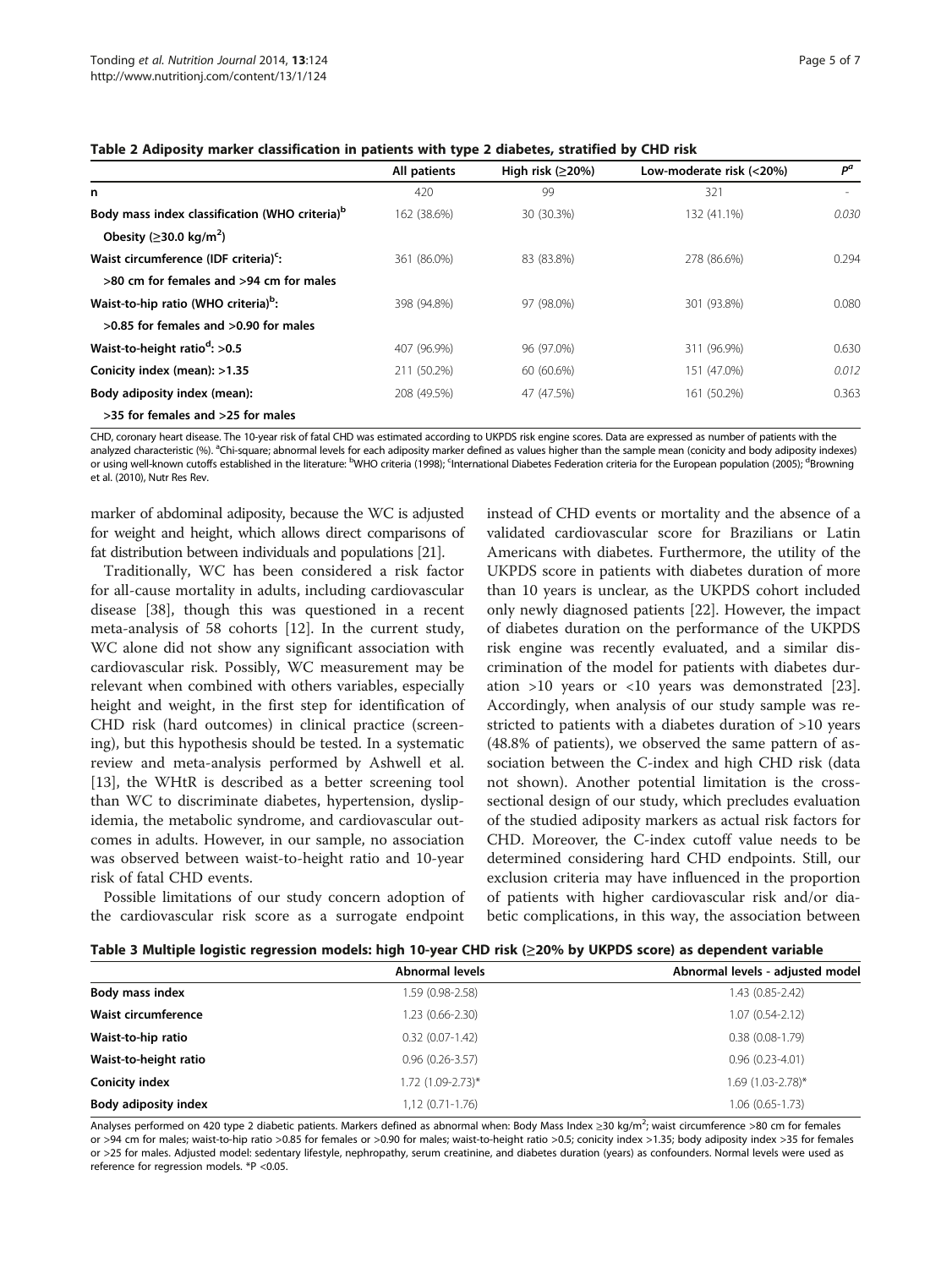<span id="page-5-0"></span>C-index and cardiovascular risk needs to be tested in other populations of patients with type 2 diabetes.

The novelty of the present study lies in its demonstration that the C-index can make an important contribution to the interpretation of anthropometric parameters commonly used in clinical practice, such as weight, height, and WC. Furthermore, it can be readily used as a non-laboratory tool for CHD risk screening in patients with diabetes.

# Conclusion

The C-index was associated with 10-year risk of fatal CHD events in patients with type 2 diabetes. Nevertheless, the potential role of the C-index as a predictor of high CHD risk in patients with diabetes should be confirmed in prospective studies using hard endpoints.

#### Abbreviations

CHD: Coronary heart disease; BMI: Body mass index; WC: Waist circumference; WHR: Waist-hip ratio; WHtR: Waist-height ratio; C-index: Conicity index; BAI: Body adiposity index; UKPDS: United Kingdom Prospective Diabetes Study; HbA1c: Glycosylated hemoglobin; HDL: High-density lipoprotein; LDL: Low-density lipoprotein; UAE: Urinary albumin excretion.

#### Competing interests

All authors declare that they have no competing interests.

#### Authors' contributions

SFT, FMS, and JCA designed the study. SFT, FMS, JPA and JCA conducted the research. SFT, FMS, LHC and JCA analyzed and interpreted the data. SFT, JPA, MJA and JCA wrote the paper. SFT and JCA had primary responsibility for the final content. All authors revised and approved the final version of the manuscript.

#### Acknowledgements

Fundo de Incentivo à Pesquisa e Eventos (FIPE), Conselho Nacional de Desenvolvimento Científico e Tecnológico (CNPq), Reestruturação e Expansão das Universidades Federais (REUNI) for Fundação Coordenação de Aperfeiçoamento de Pessoal de Nível Superior (CAPES-MEC).

#### Author details

<sup>1</sup> Endocrinology Division, Hospital de Clinicas de Porto Alegre, Rua Ramiro Barcelos 2350, Prédio 12, 4° andar, 90035-003 Porto Alegre, RS, Brazil. <sup>2</sup>Graduate Program in Medical Sciences: Endocrinology, Universidade Federal do Rio Grande do Sul, Porto Alegre, Brazil. <sup>3</sup>Department of Internal Medicine, Faculdade de Medicina, Universidade Federal do Rio Grande do Sul, Porto Alegre, Brazil.

#### Received: 4 June 2014 Accepted: 5 December 2014 Published: 23 December 2014

#### References

- 1. World Health Organization: Definition, Diagnosis and Classification of Diabetes Mellitus and its complications. Part 1: Diagnosis and Classification of Diabetes Mellitus. Geneva: WHO; 2003.
- American Diabetes Association: Standards of medical cares in diabetes 2014. Diabetes Care 2014, 37(Suppl 1):14–80.
- The Emerging Risk Factors Collaboration: Diabetes mellitus, fasting glucose, and risk of cause-specific death. N Engl J Med 2011, 364:829-841.
- Haffner SM, Lehto S, Rönnemaa T, Pyörälä K, Laakso M: Mortality from coronary heart disease in subjects with type 2 diabetes and in nondiabetic subjects with and without prior myocardial infarction. N Engl J Med 1998, 339:229-234.
- Lee CD, Folsom AR, Pankow JS, Brancati FL, Atherosclerosis Risk in Communities (ARIC) Study Investigators: Cardiovascular events in diabetic and nondiabetic adults with or without history of myocardial infarction. Circulation 2004, 109:855–860.
- 6. Buse JB, Ginsberg HN, Bakris GL, Clark NG, Costa F, Eckel R, Fonseca V, Gerstein HC, Grundy S, Nesto RW, Pignone MP, Plutzky J, Porte D, Redberg R, Stitzel KF, Stone NJ, American Heart Association; American Diabetes Association: Primary prevention of cardiovascular diseases in people with diabetes mellitus: a scientific statement from the American Heart Association and the American Diabetes Association. Circulation 2007, 115:114–126.
- 7. Logue J, Murray HM, Welsh P, Shepherd J, Packard C, Macfarlane P, Cobbe S, Ford I, Sattar N: Obesity is associated with fatal coronary heart disease independently of traditional risk factors and deprivation. Heart 2011, 97:564–568.
- 8. Czernichow S, Kengne AP, Stamatakis E, Hamer M, Batty GD: Body mass index, waist circumference and waist–hip ratio: which is the better discriminator of cardiovascular disease mortality risk? Evidence from an individual-participant meta-analysis of 82 864 participants from nine cohort studies. Obes Rev 2011, 12:680–687.
- 9. Bergman RN, Stefanovski D, Buchanan TA, Sumner AE, Reynolds JC, Sebring NG, Xiang AH, Watanabe RM: A better index of body adiposity. Obesity (Silver Spring) 2011, 19:1083–1089.
- 10. Czernichow S, Kengne AP, Huxley RR, Batty GD, de Galan B, Grobbee D, Pillai A, Zoungas S, Marre M, Woodward M, Neal B, Chalmers J, ADVANCE Collaborative Group: Comparison of waist-to-hip ratio and other obesity indices as predictors of cardiovascular disease risk in people with type-2 diabetes: a prospective cohort study from ADVANCE. Eur J Cardiovasc Prev Rehabil 2011, 18:312–319.
- 11. Wu HY, Chen LL, Zheng J, Liao YF, Zhou M: Simple anthropometric indices in relation to cardiovascular risk factors in chinese type 2 diabetic patients. Chin J Physiol 2007, 50:135–142.
- 12. The Emerging Risk Factors Collaboration: Separate and combined associations of body-mass index and abdominal adiposity with cardiovascular disease: collaborative analysis of 58 prospective studies. Lancet 2011, 377(9784):1085–1095.
- 13. Ashwell M, Gunn P, Gibson S: Waist-to-height ratio is a better screening tool than waist circumference and BMI for adult cardiometabolic risk factors: systematic review and meta-analysis. Obes Rev 2012, 13(3):275–286.
- 14. Aekplakorn W, Pakpeankitwatana V, Lee CM, Woodward M, Barzi F, Yamwong S, Unkurapinun N, Sritara P: Abdominal obesity and coronary heart disease in thai men. Obesity (Silver Spring) 2007, 15:1036-1042.
- 15. Gross JL, Azevedo MJ, Silveiro SP, Canani LH, Caramori ML, Zelmanovitz T: Diabetic nephropathy: diagnosis, prevention and treatment. Diabetes Care 2005, 28:164–176.
- 16. Wilkinson CP, Ferris FL 3rd, Klein RE, Lee PP, Agardh CD, Davis M, Dills D, Kampik A, Pararajasegaram R, Verdaguer JT, Global Diabetic Retinopathy Project Group: Proposed international clinical diabetic retinopathy and diabetic macular edema disease severity scales. Ophthalmology 2003, 110:1677–1682.
- 17. Tuomilehto J, Lindstrom J, Eriksson JG, Valle TT, Hämäläinen H, Ilanne-Parikka P, Keinänen-Kiukaanniemi S, Laakso M, Louheranta A, Rastas M, Salminen V, Uusitupa M, Finnish Diabetes Prevention Study Group: Finnish diabetes prevention study group: prevention of type 2 diabetes mellitus by changes in lifestyle among subjects with impaired glucose tolerance. N Engl J Med 2001, 344:1343–1350.
- 18. Gibson RS: Principles of Nutritional Assessment. In Anthropometric Assessment of Body Composition. 2nd edition. Oxford University Press; 2005:279–282.
- 19. World Health Organization: Obesity: Preventing and Managing the Global Epidemic. Report of a World Health Organization Consultation. Geneva: World Health Organization; 2000:256. WHO Obesity Technical Report Series, n. 284.
- 20. Lee JS, Aoki K, Kawakubo K, Gunji A: A study on indices of body fat distribution for screening for obesity. J Occup Health 1995, 37:9-18.
- 21. Valdez R: A simple model-based index of abdominal adiposity. J Clin Epidemiol 1991, 44:955–956.
- 22. Stevens RJ, Kothari V, Adler AI, Stratton IM: The UKPDS risk engine: a model for the risk of coronary heart disease in type II diabetes (UKPDS 56). Clin Sci (Lond) 2001, 101:671–679.
- 23. van Dieren S, Peelen LM, Nöthlings U, van der Schouw YT, Rutten GE, Spijkerman AM, van der ADL, Sluik D, Boeing H, Moons KG, Beulens JW: External validation of the UK prospective diabetes study (UKPDS) risk engine in patients with type 2 diabetes. Diabetologia 2011, 54:264–270.
- 24. Trindler P: Determination of blood glucose using an oxidase-peroxidase system with a noncarcinogenic chromogen. J Clin Pathol 1969, 22:148-161.
- 25. Camargo JL, Zelmanovitz T, Paggi A, Friedman R, Gross JL: Accuracy of conversion formulae for estimation of glycohaemoglobin. Scand J Clin Lab Invest 1998, 58:521–528.